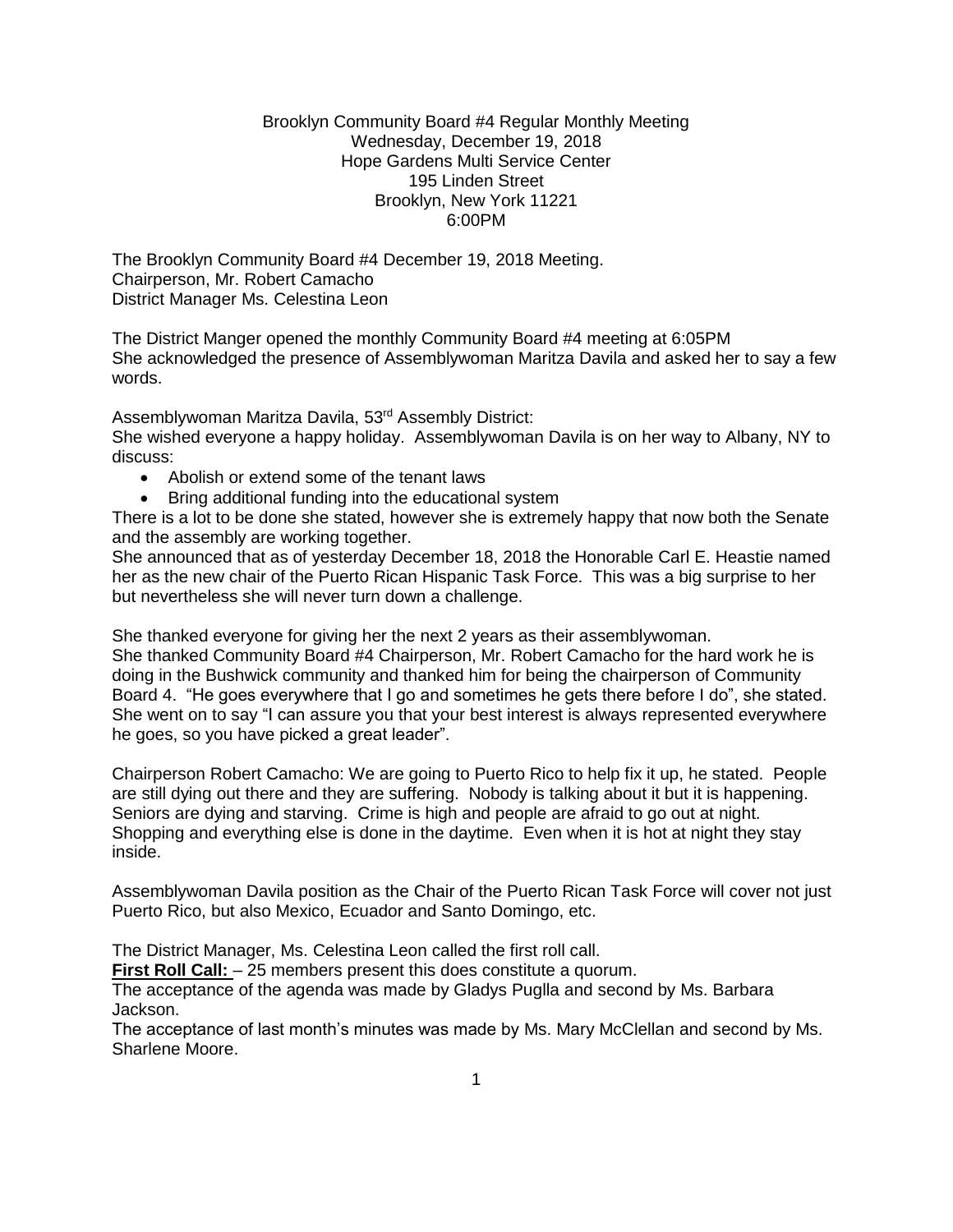# **Chairperson's Report:**

Mr. Robert Camacho welcomed all to the Community Board #4 Wednesday, December 19, 2018 monthly meeting.

No report. (Informational)

.

The Chairperson went to most of the same meetings that the District Manager went to.

He asked that the committee members please attend their committee meetings so that there can be a quorum. The agenda cannot be pushed forward if a quorum is not met nor can they make recommendations.

There are a lot of issues coming before the board and we need you and your help in order to help Bushwick, the chairperson stated.

# The Elected Officials and / or their representatives that was present at the meeting.

- 1) Maritza Davila, 53rd Assemblywoman, 249 Wilson Avenue, Brooklyn NY 11237, 718-443-1205
- 2) Evette Lopez, representing 53rd Assembly District, Assemblywoman Maritza Davila, 249 Wilson Avenue, Brooklyn, NY 11237, 718-443-1205
- 3) Jonathan Pomboza, representing District Attorney Eric Gonzalez, 350 Jay Street, Brooklyn, NY 11201, 718-250-2500
- 4) Julio Salazar, representing Congresswoman Nydia Velazquez, 7<sup>th</sup> Congressional District, 266 Broadway, Suite 201, Brooklyn, NY 11211

# Federal, State or City Agencies

- 1) Sergeant Anna Serrano, 83<sup>rd</sup> Precinct N.C.O. (Neighborhood Coordination Officer), 480 Knickerbocker Avenue, Brooklyn, NY 11237
- 2) Norris Myles, Brooklyn Public Library, 790 Bushwick Avenue, Brooklyn, NY 11221
- 3) Boniface WeWe, Washington Irving Branch, 360 Irving Avenue, Brooklyn, NY 718-628-8378
- 4) Caroline Iosio, Opportunities For a Better Tomorrow
- 5) JoAnne McTiernan, Breaking Ground, Homeless Outreach
- 6) Gina Gerhart, Boy Scouts of America Greater NY Council
- 7) Azra Samiee, Brooklyn Cooperative Federal Credit Union /Grow Brooklyn
- 8) Richard Williams, Park Manager for District 4
- 9) Rolando Gonzalez & Nancy Jean-Baptiste, AHRC-NYC, 522 Bushwick Avenue, Brooklyn, NY 11206

Sergeant Anna Serrano, 83rd Precinct N.C.O. (Neighborhood Coordination Officer): In attendance with her are:

- PO Romero Sector Adam: covers Jefferson Avenue to Eastern Parkway from Broadway to Wyckoff Avenue,
- $\triangleright$  PO Lagodo & PO Fredrick Nelson Sector Charlie: Covers Himrod to Flushing from Broadway to Wilson Avenues, 917-514- 7641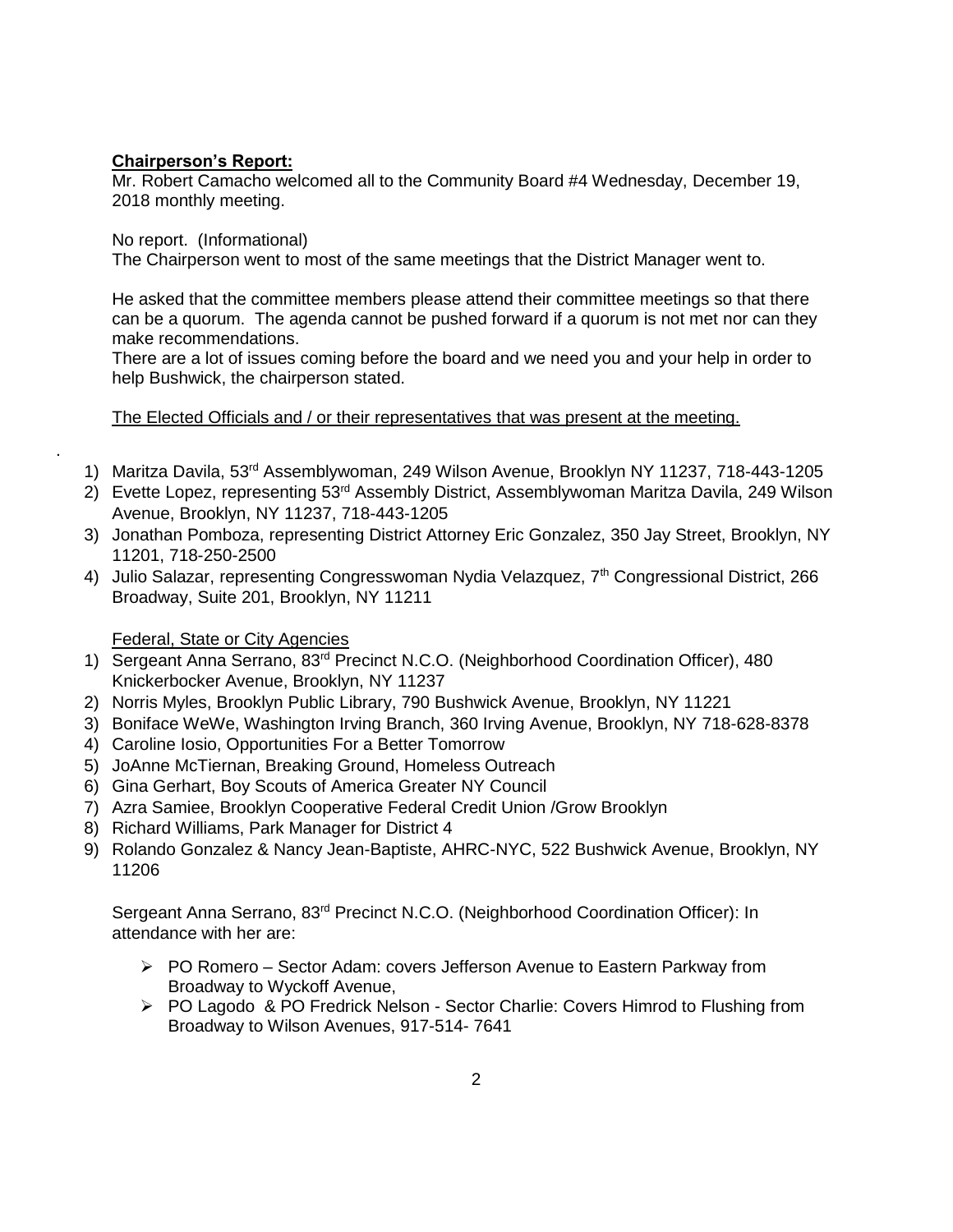Sergeant Serrano has been with the 83<sup>rd</sup> Precinct for over 25 years. She stated that this year the precinct has hit records low regarding crime.

There is however a problem regarding package theft. She asked that everyone:

- 1) Please be present when your packages are delivered or have someone pick them up
- 2) Pick packages up at the post office
- 3) When sending gift cards or checks in cards, drop them off at the post office. Do not put them in the mail box.

#### **District Manager's Report**:

The District Manager, Ms. Celestina Leon took the opportunity to thank all of the board members for their hard work and time. She also thanked the familiar faces that are frequently at the Community Board meetings.

She encourage everyone to meet at least three people that they do not know during the meeting and get to know three more people that they are already acquainted with. This information will be useful during the holiday party's game "Community Board 4 Jeopardy".

Please contact the community board's office if anyone have questions or concerns about Bushwick.

Ms. Leon went to several meetings since the last community board meeting. Here are just a few:

Wednesday, November 28, 2018: PS 377K Playground Design Session – Along with Chairperson Mr. Camacho attended The Trust for Pubic Land's NYC Playground Program, representatives from the New York Road Runners, and PS 377K students to review their initial designs for the playground. It was incredible to see the youngest students in the community engaging in a design activity and learning about project funding. Mr. Camacho has asked for them to attend an upcoming board meeting to share more information on the project.

Memorial for Ms. Elaine Jackson, the sister of board member, Ms. Barbara Jackson. Along with Chairperson Robert Camacho they attended the memorial services for Elaine Jackson. Elaine was and remains a source of light for her family, friends, and those who knew her. She had a great love for her community, for Bushwick and she will be sorely missed.

Ms. Leon asked for a moment of silence for Ms. Elaine Jackson.

Thursday, November 29, 2018: NYCHA Hope Gardens RAD Open Space Session – Along with Mr. Camacho the session was to learn more about the impending RAD transition at Hope Gardens. The residents expressed concerns about correspondence they had received and their uncertainty about the changes before moving on to the activity. The Rental Assistance Demonstration (RAD) Program remains a large community concern, as NYCHA transfers their management responsibility to a private management company.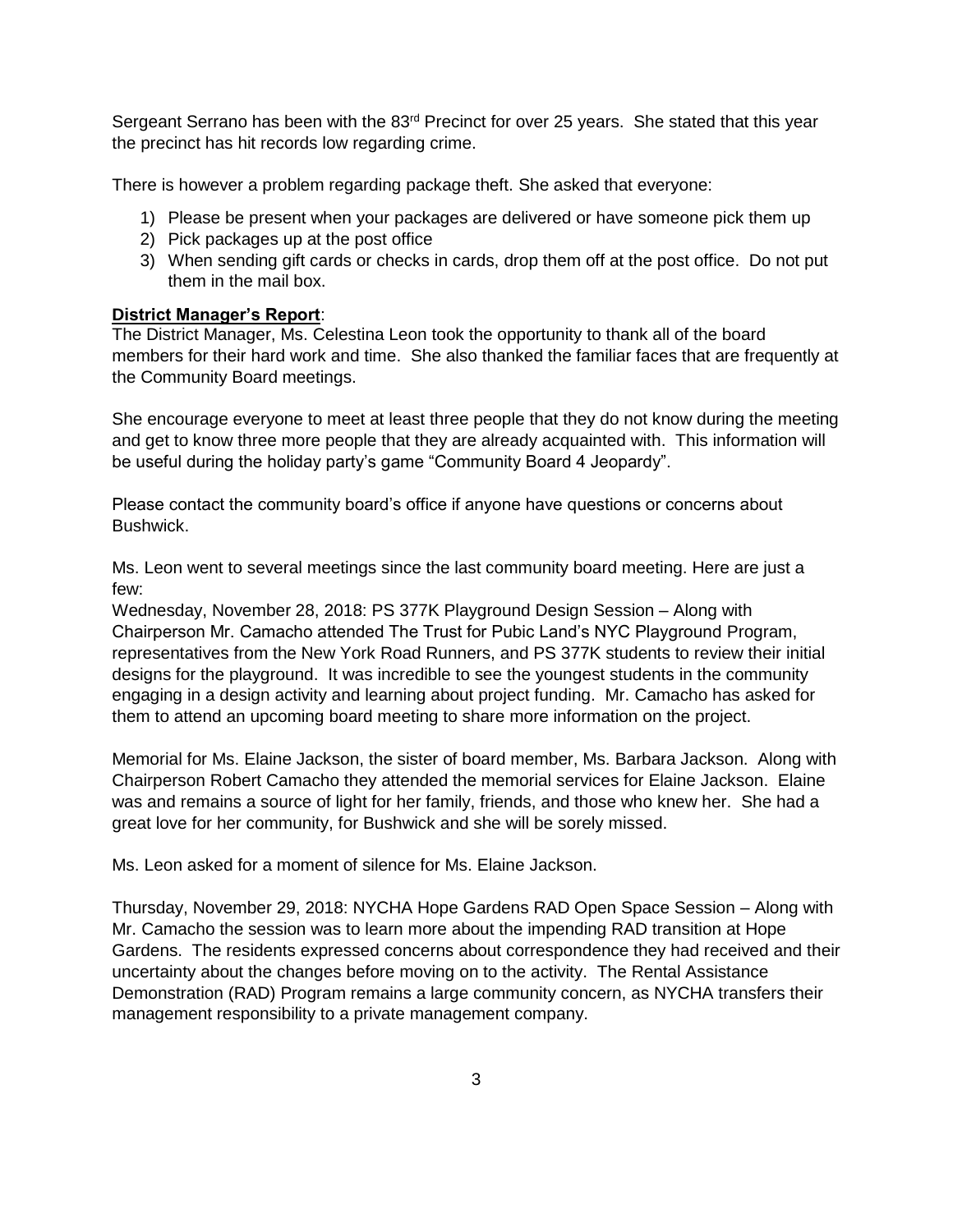There will be a Candlelight Vigil Memorial Service for Hailey and Payton, two young girls that died in a fire in Bushwick. Memorial Service will be held on Thursday, December 20, 2018, 5pm to 7pm. South Bushwick Reformed Church, 855 Bushwick Avenue, on the corner of Himrod Street.

### **Committee Reports:**

**Arts and Culture Committee Report (ACC),** Committee Chairperson Ms. Zulma Novoa, Vice Chairperson, Ms. Kweighbaye Kotee

Meeting: Monday, December 10, 2018, 6PM, 1420 Bushwick Avenue, Suite 370, Brooklyn, NY 11207

Members in Attendance: Committee Members In attendance: Committee Chairperson, Ms. Zulma Novoa, Mr. Dustin Sonneborn, and Mr. L.A. Blacksmith. Others in Attendance: Robert Camacho – CB 4 Chairperson; Celeste Leon, CB 4 District Manager; Willie Morales, CB 4 Community Associate and Juan Pablo Siles Board Member Excused: Jo-Ena Bennet, Victoria Fernandez, Kweighbaye Kotee

- 1) Committee Planning Session a discussion of committee issues, projects, and planning for the 2018-2019 meeting year.
	- HighBreedMusic Allows upcoming artist to come and express themselves through recording. They do beyond studio quality music videos to help and promote local artist to help them get a head start. They make copies and give it to the artist all at no cost.
- Letter of introduction from Mr. Luke Griffin was read by committee chair to both committee members and guest. Mr. Griffin is the founder of Bushwick Podcast, a local audio series made to support a stronger, more informed, more loving community here in Bushwick. They share local stories that celebrate diversity, explore the trends changing the neighborhood, and unpack the personal journeys that unite the many subcultures in Bushwick. Mr. Griffin would like to connect with CB 4 to talk about the opportunities, how they can otherwise partner up and sharing community's stories
- 2) Old Business 1<sup>st</sup> Summer Arts Mixer Debrief, Bushwick Arts and Culture Directory Updates.
	- A. Art Mixer event occurred in June 2018 but being talked about at this particular committee meeting all due to the fact that this is first time the committee meeting after the event occurred. To the committee members surprise there was more people than expected a very nice amount of people from all age ranges and different walks in life, which made it into a very nice affair. The event was very educational due to the good conversations had by everyone in this event. There was a little introduction done and this enable the local artistes to get known. Lot 45 was the location where the event was conducted. From this very educational and successful initial event the platform will make the Art Mixer of 2019 an even greater event.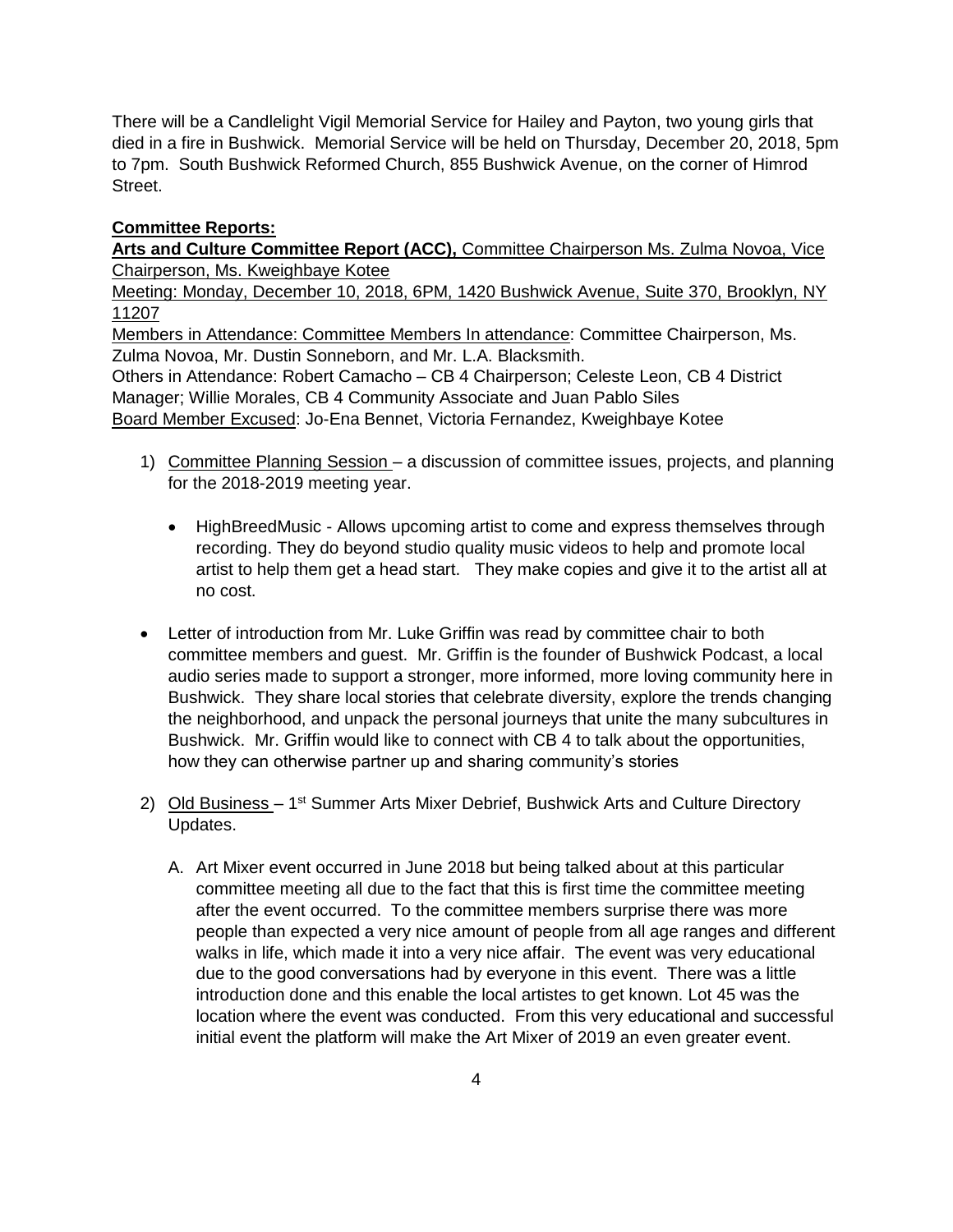## Recommendation

 To explore public art options at the Wilson Avenue L train station at the intersection of Wilson Avenue and Moffat Street was unanimously approved by the committee.

**Civic and Religious Committee (CRC),** Committee Chairperson Ms. Elvena Davis, Vice Co-Chair, Mr. Ernest Estime

Meeting: Thursday, December 13, 2018, 1420 Bushwick Avenue, Suite 370, Brooklyn, New York 11207-1422, 3:00PM

Board Members in Attendance: Committee Chairperson, Ms. Elvena Davis

Others in Attendance: CB 4 Chairperson, Mr. Robert Camacho; District Manager, Celestina Leon; CB 4 Community Associate, Mrs. Sharon Fludd; Minister Ms. Dawn Baxter, Bushwick Family Ministries

Members Excused: Rev. Grace Aytes, Virgie Jones, and Ernest Estime

## Items Discussed:

Follow up discussion on the Street Co-naming request on Cornelia Street and Evergreen Avenue (Akeal Christopher Way) in honor of Akeal Christopher: Akeal lost his life to gun violence at the age of 14 on Cornelia Street on June 27, 2012. His mother, Natasha Christopher, has since become an activist advocating against gun violence. For the past six years vigils have been held in honor of Akeal and she ask for support to co-name the street in memoriam to him.

The CRC Committee could not vote on this item because a quorum was not met. The item was tables until the next CRC meeting which will be held on Thursday, January 10, 2019.

## Old Business

Tree guards for tree pits: What can be done to help residents with tree guards? Announcements

Brooklyn Community Board #4 Economic Development Committee (EDC) are hosting a Minority Women Business Enterprise (MWBE) Procurement and Resource Fair on Wednesday, January 9, 2019 at the NYCHA Hope Garden Community Center, 422 Central Avenue, Brooklyn, New York 11221. The event is open to the public! For more information contact Brooklyn Community Board 4 at 718-628-8400 or [BK04@cb.nyc.com.](mailto:BK04@cb.nyc.com)

**Economic Development Committee Meeting, (EDC),** Committee Chairperson, Mr. Odolph Wright, Vice-Chairperson, Mr. Desmonde Monroe

Meeting: Wednesday, December 12, 2018, 1420 Bushwick Avenue, Suite 370, Brooklyn, NY 11207-1422, 6:00PM

Board Member Present: Odolph Wright, Desmonde Monroe, Gardea Caphart, Sharlene Moore, Julio Salinas and Jamie Wiseman,

Others in Attendance: Robert Camacho, CB4 Chairperson; Celestina Leon, CB4 District Manager; Mr. Willie Morales, Community Board 4 Community Associate; Tiera Mack, Giselle Ramos, Rawle Brown and Kevin Worthington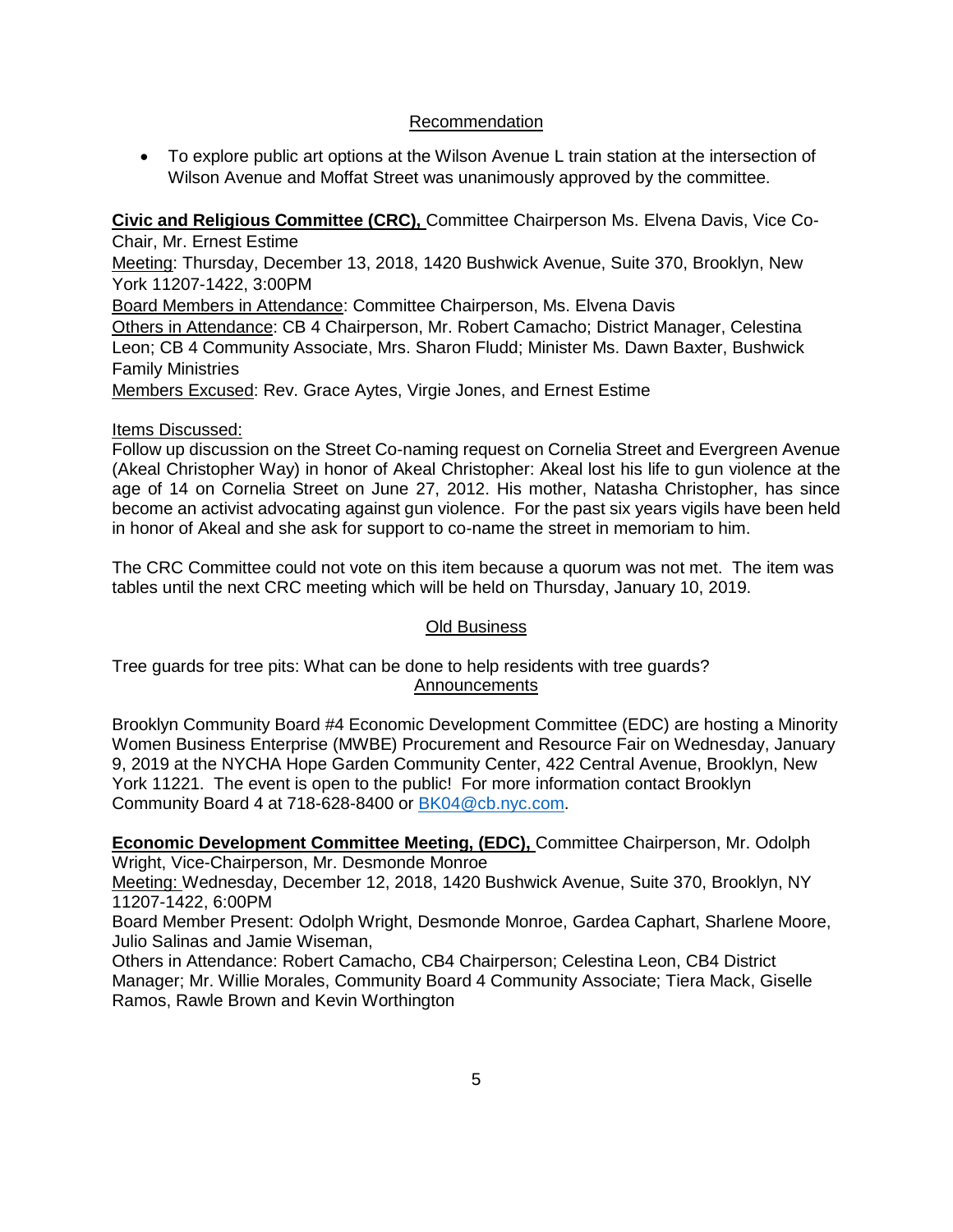Items Discussed:

1) CB 4 EDC endeavors to plan an MWBE forum and small business resource fair in the winter, with the event scheduled for Wednesday, January 9, 2019 from 6pm to 8pm at 422 Central Avenue between Palmetto and Woodbine Streets. All are welcome to attend and participate in the planning. Local organizations and stakeholders that work closely with the small business community are encourage to contact the board's office in advance for more information.

All those who are thinking about starting a business are encouraged to attend, for there will be resources and information available to them.

**Environmental Protection/Transportation/Sanitation Community (EPTS)**, Committee Chairperson, Mr. Eliseo Ruiz; Committee Chairperson, Mr. Raul Rubio; and Mrs. Nancy Liao, Committee Vice Chairperson

Meeting: Thursday, December 6, 2018, 1420 Bushwick Avenue, Suite 370, Brooklyn, New York 11207-1422, 6:000PM

Members in Attendance: Mr. Raul Rubio, Ms. Jo-Ena Bennet, and Ms. Louisa Chan Others in Attendance: District Manager Ms. Celeste Leon; Community Associate, Mrs. Sharon Fludd; CB4 Chairperson, Mr. Robert Camacho; Bryan Perrea, Leroy Branch, and Rami Metal - NYC Department of Transportation, Paul Suhey & Frank Reig – REVEL, Erwin Figueroa and Matthew Cox – TransAlt, Debora Rivas, Florent Morellet – residents, Taj Ali - Goodwin Tenant Network, Ron Roth - Independent Consultant, and Tiera Mack - RiseBoro.

Excused: Eliseo Ruiz, EPTS Chairperson, Nancy Liao, EPTS Vice-Chairperson, Jose R. Guzman, and Sufia Chowdhry

Not in Attendance: John Scheaffer

1) Frank Reig, Co-Founder/CEO, Revel: Presenting on Revel's shared electric mopeds. Revel has been operating throughout Bushwick with 68 shared electric mopeds since July 2018. Their vehicles are available to rent through an app and provide Bushwick residents with an affordable, emissions-free and convenient transit option. Presentation to discuss Revel's current operations and the improvements they will be making for 2019.

Congestion, Access, affordability and safety. Meet Revel – shared electric mopeds.

Revel e-mopeds are space efficient – Trips replace rideshare, reducing congestion caused by cars; parking on the street, not on sidewalk; utilize spaces too small for cars, bike corrals, or bike stations.

2) NYC Department of Transportation – presentation on the expansion on Citi Bike in Bushwick.

#### Old Business:

Committee Study Proposal - Mr. Ron Roth, Independent Consultant shared the following information however, he did not have a copy of the proposal summary during the committee meeting. The committee members in attendance recommended that due to the lack of time that he follow up with the district manager and provide a copy of the proposal for the committee to review.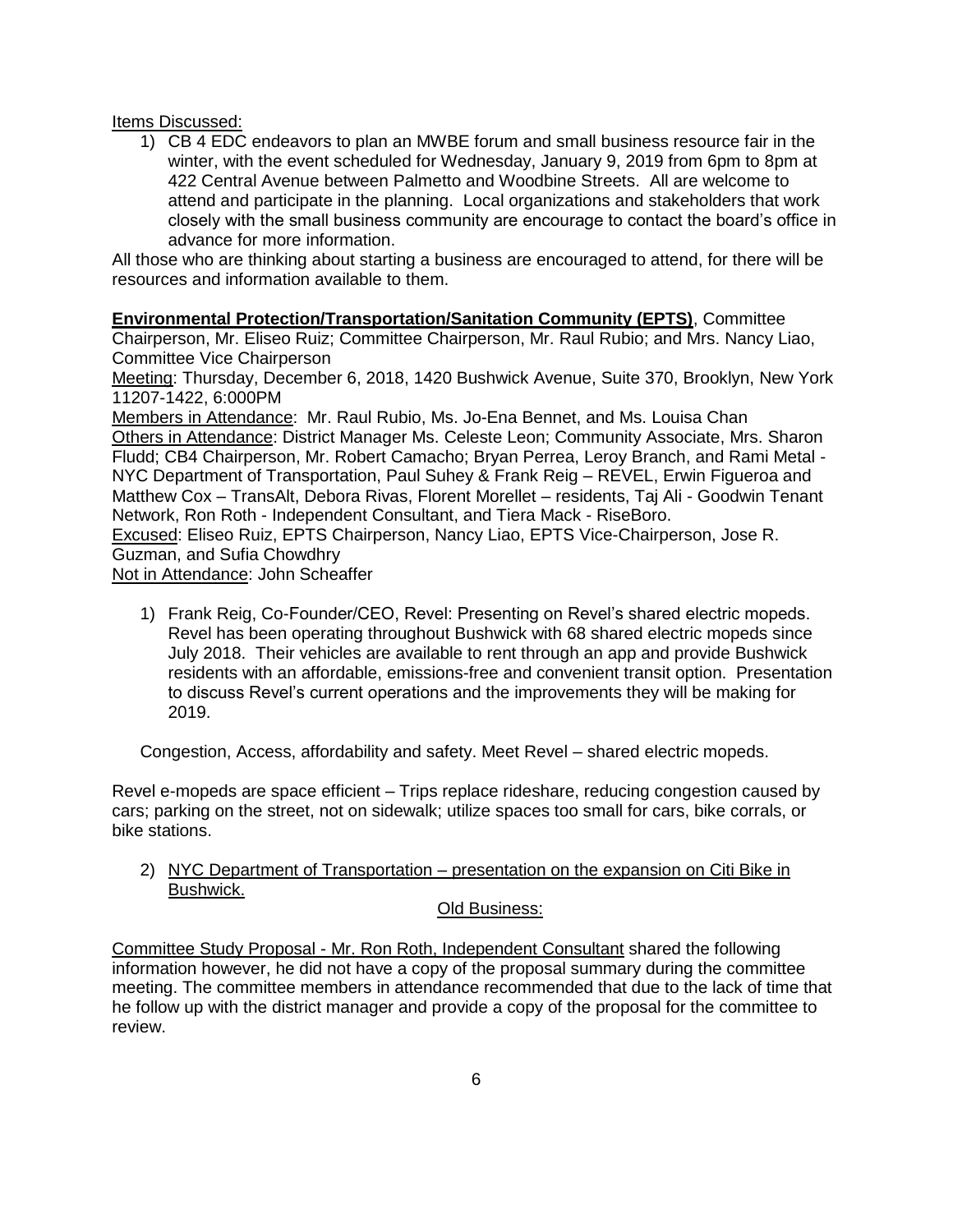Street Scape: Store front Improvement - Sign Guides good for store owners and shoppers. The Streetscape Project will refashion the District into a more attractive urban space and remove the impediments that are preventing the corridor from reaching its economic potential as a business destination. The project aims to increase consumer traffic and support the attraction of new and diverse businesses to the neighborhood. The project also seeks to increase pedestrian, bicycle, and transit use, and to provide business owners with space to live, work, and shop.

### EPTS Sanitation Town Hall Follow Up

Raul Rubio: Town Hall meeting to focus on what the committee can do regarding sanitation. In January 2019 would like to invite the commissioner of Sanitation and Council Member Antonio Reynoso who is the Council's Sanitation Committee Chairperson.

## **Recommendations:**

ACC Community: To explore public art options at the Wilson Avenue L train station at the intersection of Wilson Avenue and Moffat Street. This recommendation would involve writing a letter to the NYC Transit Authority MTA.

Motion to write letter to the NYC Transit Authority MTA was moved by Ms. Louisa Chan and second by Ms. Julie Dent. All board members present were in favor.

## **Announcements:**

Joshua Brown: Request that residents be vigilant when it comes to their property. 5 days ago the NY Daily News investigation reported that the grand jury found wide-scale deed fraud in NYC Real Estate transactions. The City have a free automated city registry system called ACRIS to help home owners. Mortgage fraud is being done as well. Please protect seniors and friends.

Rolando Gonzalez: AHRC NYC: Supporting adults living with disabilities in the Bushwick community. Their motive is to make sure that each person living with a disability is treated fairly. The city provides resources for families including respite, training workshops, educational advocacy, sibling services and guardianship information. In the Community AHRC NYC encourages people to engage with and become valued members of their community in programs like Adult Day Services, Camping and Recreation and Care Coordination. At home they provide a range of in-home support for those with developmental disabilities including individualized services, community habilitation, respite and residences. Get work AHRC NYC has a longstanding tradition of supporting people with disabilities as they: prepare for employment, obtain employment and maintain employment.

You can help by donating, volunteering, becoming a member, hire a person with a disability or simply share our news o social media.

Location: 522 Bushwick Avenue, Brooklyn, New York

Cooper Street Community Associated Inc. invites you to their fundraising Family and Friends Bowling Event!!!

Saturday, February 16, 2019, 1pm to 4pm; Location: Bowl 360 Cozy Bowl (Formerly COZY Lanes), 98 18 Rockaway Blvd. & 98<sup>th</sup> Street, Ozone Park, NY 11417 Cost: Adults \$25 and children \$20.